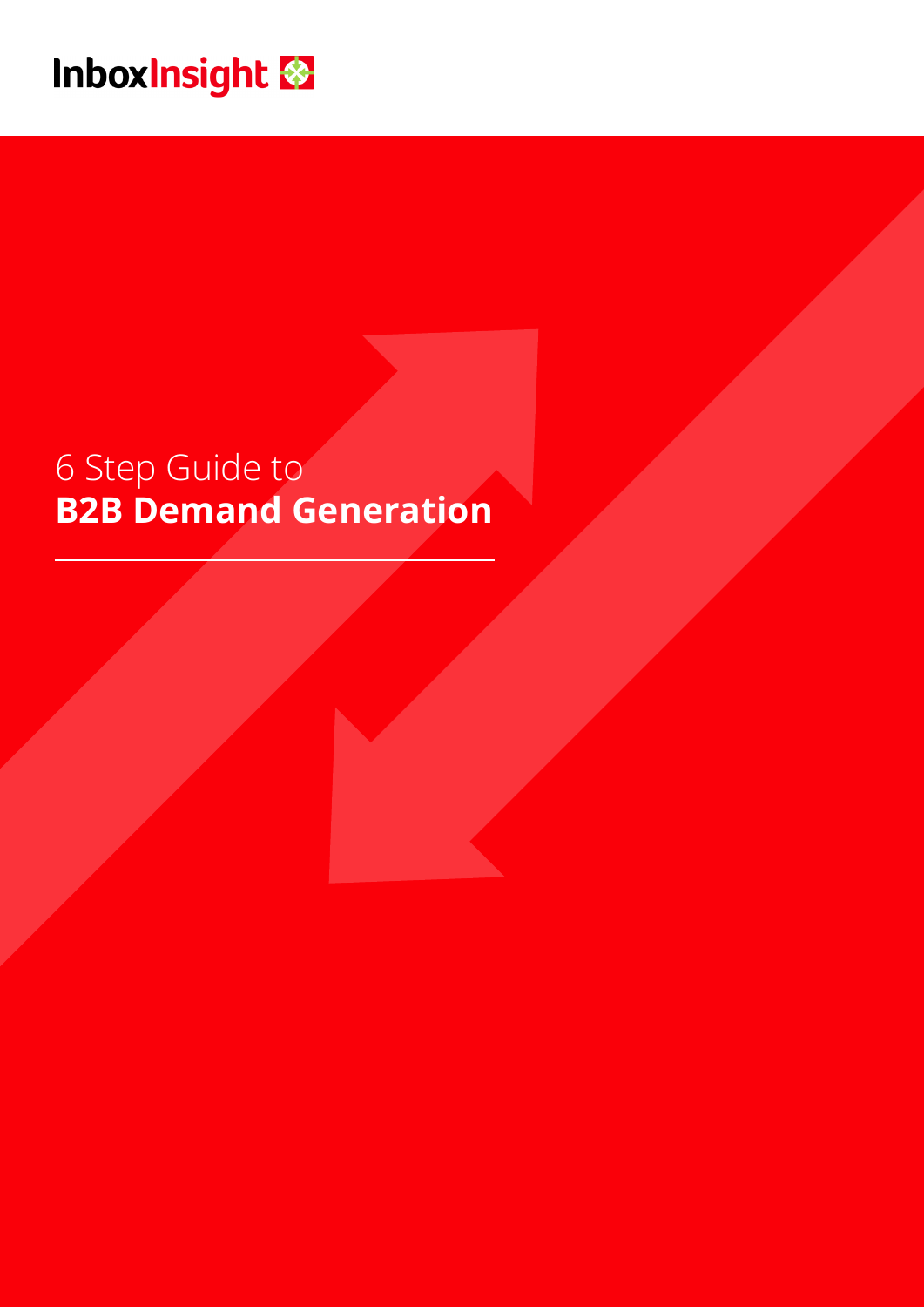# **Introduction**

Demand generation is an increasingly popular and effective way for businessess to approach B2B content marketing. It is a highly targeted process that focuses on maximising results by defining and controlling every step of every campaign.

> Customisation and personalisation of content, strategic distribution channels and nurturing leads that are likely to convert are the keys to a sucessful campaign. Yet acheiving any of those elements is only possible with a sound demand generation strategy.

This B2B Demand Generation checklist is a simple and clear guide to creating and implementing a winning demand generation strategy that is measurable, manageable and generated regular new business opportunties.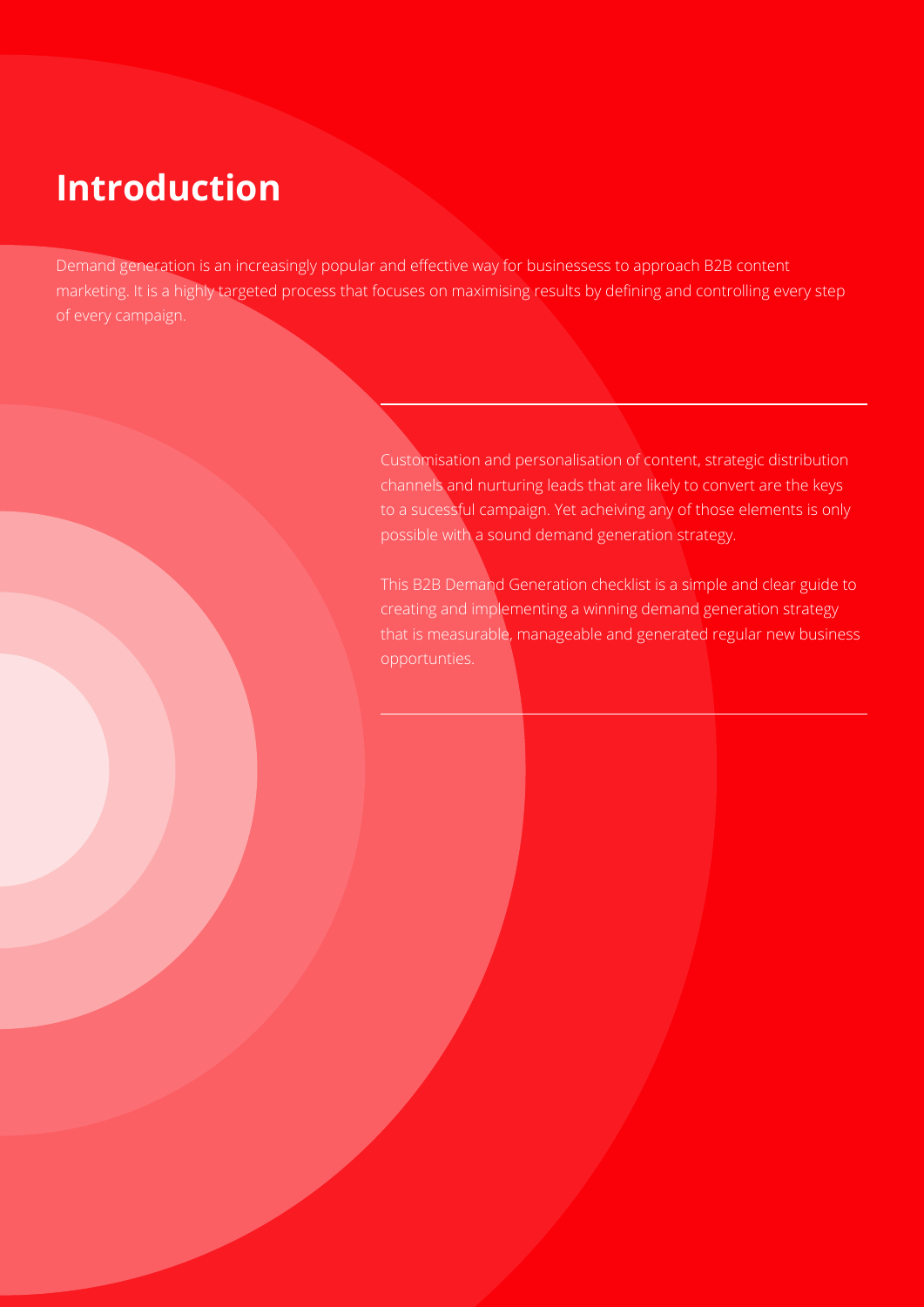# **Choosing your objective for the campaign**

No demand generation strategy is complete without a clear objective - a goal towards which all efforts and goals are directed. Most demand generation campaigns centre of generating high quality new leads to pass on to the salesforce, which means attractive, engaging and nurturing from the top to the bottom of the sales funnel. No doubt, creating a great demand generation strategy is challenging, but without one, you are less likely to be sucessful. Businessess often find it easier to start comissioning content before they are ready. After all, some content has to be better than none, right?

> $\Omega$  Actually, comissioning the wrong type of content won't bring in enough of the valueble leads that you are investing in. Demand generation campaigns should be highly targeted to get as many qualified leads as possible. The public at large should not find much of use with your content, not be able to find it with ease. Your sales team and marketing department must work together from the start by combining knowledge of the market, the buyer and their internal processes. Your marketing team may know what makes the buyer tick; the sales team know that they have to get past three other decision makers to make a sale. There are some key points of information that must be agreed upon that all contribute to reaching the end-goal:



Who buys your product or service within the organisation? Finance? Marketing?

What size of company do you generate the most interest from? SMEs? Blue Chips?

Are you creating an international campaign or targeting specific countries or regions?

**1**

Once you have your campaign objectives and target market defined, profiling your buyer in detail is the next step.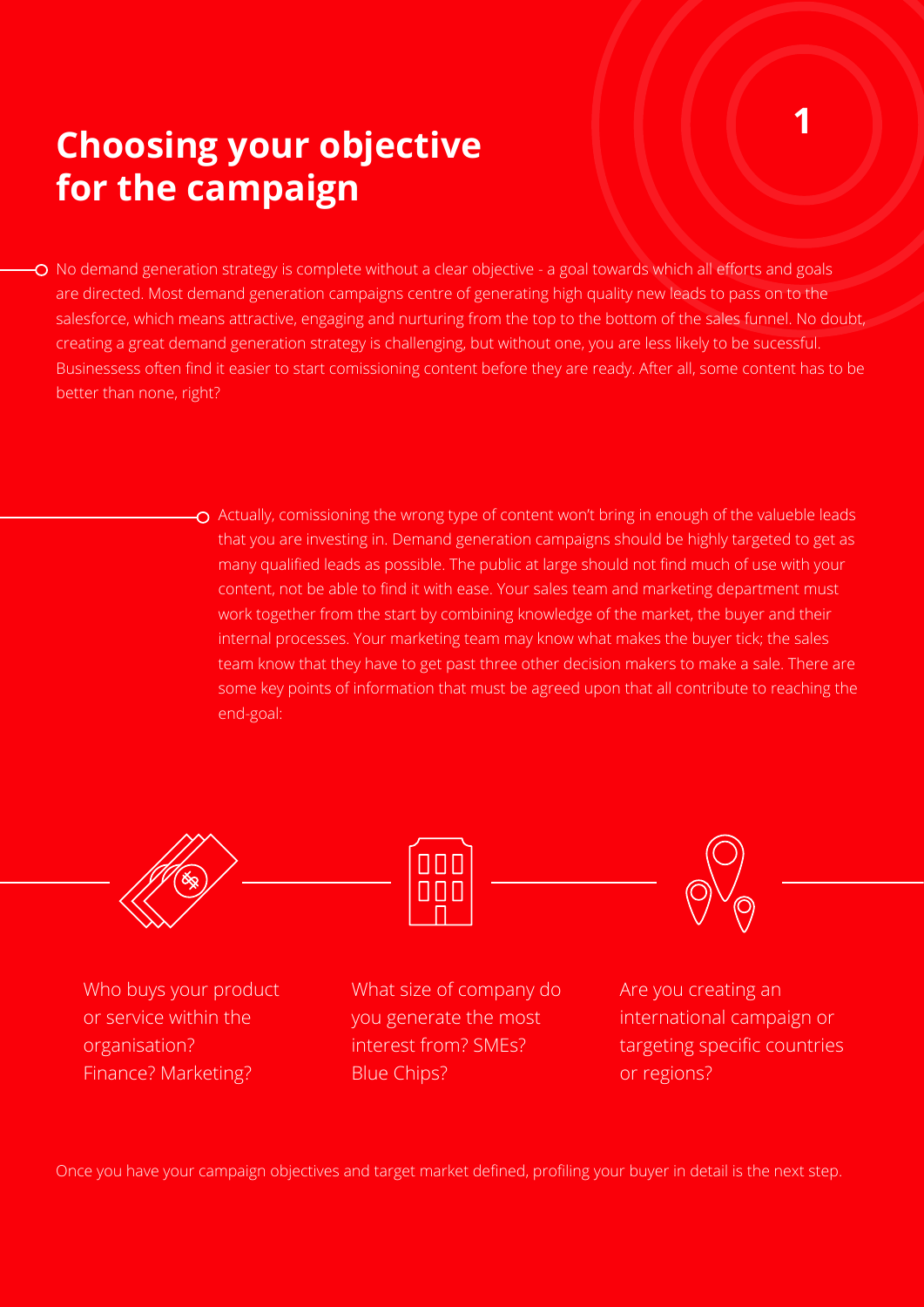# **Define Your Audience**

Understanding what really motivates your prospect enables you to develop highly customised content that translates into sales. Too many businesses churn out 'Everyman' content that has wide reach but no effectiveness. This misuse of resources means you aren't creating materials that your real customers will love. To create targeted content, you need to know exactly who your customer is and what type of content they consume. To do that, you need to get to grips with creating buyer personas - fictional characters that embody all of the tastes, characteristics, preferences and problems, or 'pain points', that your real life buyer identifies with.

Defining your audience in this way is harder than it seems. You could be dealing with more than one type of person and need more than one message or approach. To create personas effectively, the sales and marketing teams must work closely together. Both teams know the client from different vantage points and all aspects of the customer are vital to painting a complete picture.

## **1**

### **What is their job role?**

Include who they report to, how much decision making power they have and how senior they are.



## **2**

### **What are their goals?**

To cut costs? Achieve efficiencies? Discover the best technologies? To stem losses? To impress senior management?

## **3**

#### **Where do they get their**

**information?** Where do they go for content? Biogs? Industry publications? Forums? Dedicated websites? Searches for white papers and authority content?

## **4 5**

### **What are their 'pain points'?**

Time poor? Lack of resources? Poor productivity? Or one of the two biggest motivators - underperformance and serious failings?

# **How do they prefer to**

## **interact with suppliers?**

Traditional meet, greet and sign?Research then contact?

A detailed buyer persona is a must, but what level of detail you go into is down to your own resources. If it helps, you can give your persona a name and physical characteristics, as this helps to keep focus when creating custom content.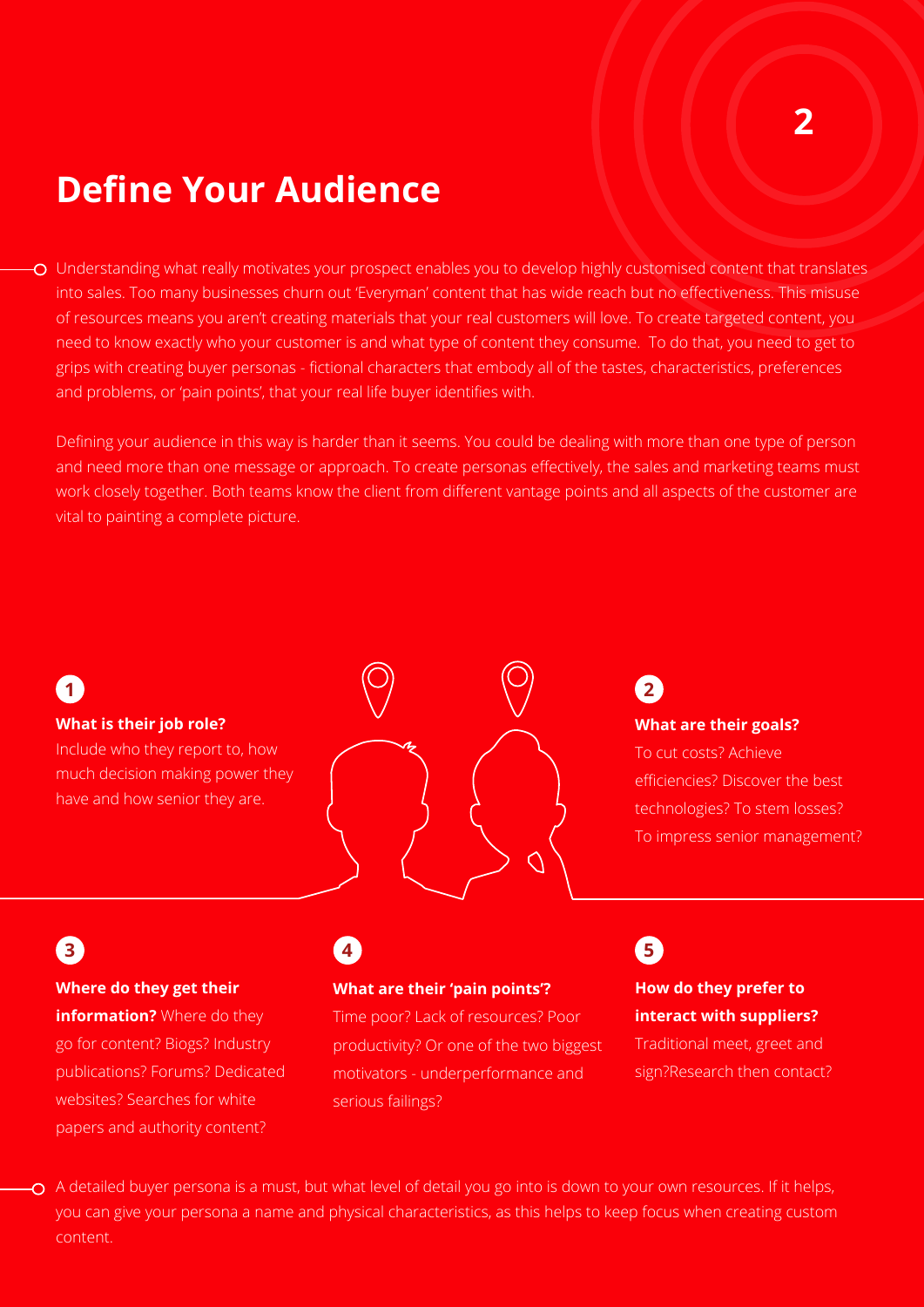## **Create Your Content**

Great content is the lifeblood of any solid demand generation campaign, but keeping it fresh and high quality at all times is a real challenge for many businesses, as is aligning content with business objectives<sup>1</sup>. Once you know who your audience is, the next stage is to start creating content that they want to consume and that will result, hopefully, in a qualified lead at the bottom of your sales funnel.

### **How do you do this?**

#### **Ideas**

need to be generated constantly. Keep abreast of the latest news, views and innovations. Look at what your competitors are writing about and keep an eye on content from other industries too. Keep all ideas in one place so that whoever is responsible for creating or commissioning content can dip in and out when required

### **Personalising**

content is a very effective way of increasing conversion levels. HubSpot found that personalised callsto-action increased customer action by 42%2 and statistics are similarly impressive for other forms of personalised content too. At the top of the funnel, you have your buyer persona to cater to. At the middle and bottom of the funnel, you have real people with names and real 'pain points'. The more you know about a prospect, the more personalised you should aim to make

their content.

**Repurposing** content maximises each idea. A great blog post can be expanded into a valuable eBook; a short customer testimonial can become an interesting case study based on helping them with their challenges.



#### **Creative skills**

are essential for creating good quality content. Writing, grammar and research skills are basic requirements. Remember that your content reflects your business and must create a good impression. Poorly researched and badly written content can harm your brand.

### **Resources**

over and above your usual staff will be required. Unless you have a superstar writer amongst your staff with little else to do, you will need to buy in extra resource. You can hire a member of staff or use an external agency. The latter is probably better value. You get top notch writing skills, expertise and someone who knows how to align your content with your goals. They can also be used per campaign unlike a permanent member of staff.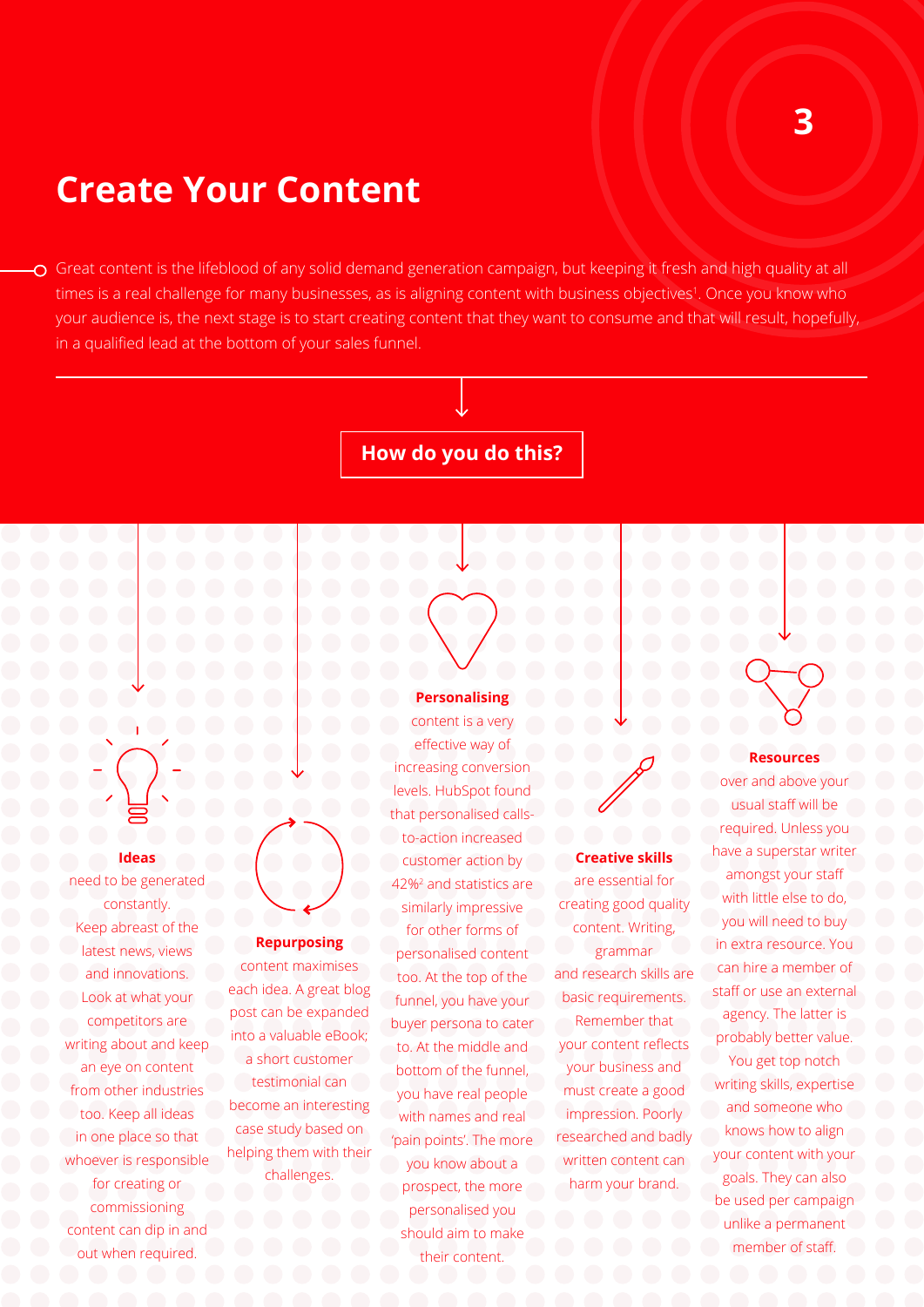## **4**

# **Optimise your distribution**

 $\Omega$  The key to successful demand generation is ensuring that your ideal audience have access to your content. There are a number of ways to get your content into the hands of your prospects, some of which require investment and some of which are financially, but not resource, free.

Before deciding upon any content distribution channel, go back to your buyer personas and look at the places they go for content. If your prospects don't use Facebook or Pinterest then focus your efforts on platforms they do use. There are some content distribution channels that you can manage internally:

### **Email marketing**

Sending content directly to your prospects. Personalise the emails and optimise the body copy and subject line to improve the chances of conversion.

### **Landing page optimisation**

Creating SEO optimised landing pages can capture prospects and draw them to your site. Use these pages as a gateway to more valuable content, accessible on receipt of personal details.

### **Social Media**

Linking to fresh content on your site is a great way to generate traffic boost SEO and increase readership. This method also increases the visibility of your content in web search for longer term distribution.

### **Industry websites**

Publish content, or links to content, in the very places your prospect goes to find information specifically for their industry or problem. Don't restrict yourself to their industry, publish it in yours too.

Then there are premium channels that may cost extra but reach a wider audience. Specialist publishers have access to platforms that individual companies cannot access. Digital publishers like Inbox Insights not only have access to those platforms, they can also manage your entire campaign and charge on a cost per lead basis - probably the best way to guarantee a return on your investment. Outsourcing your demand generation campaign also gives you access to expertise, experience and specialist knowledge.

Using a combination of both types of content distribution will ensure maximum reach for your content. Continually analyse each channel for effectiveness and try out new channels. Drop the ones that don't work well and focus on those that do.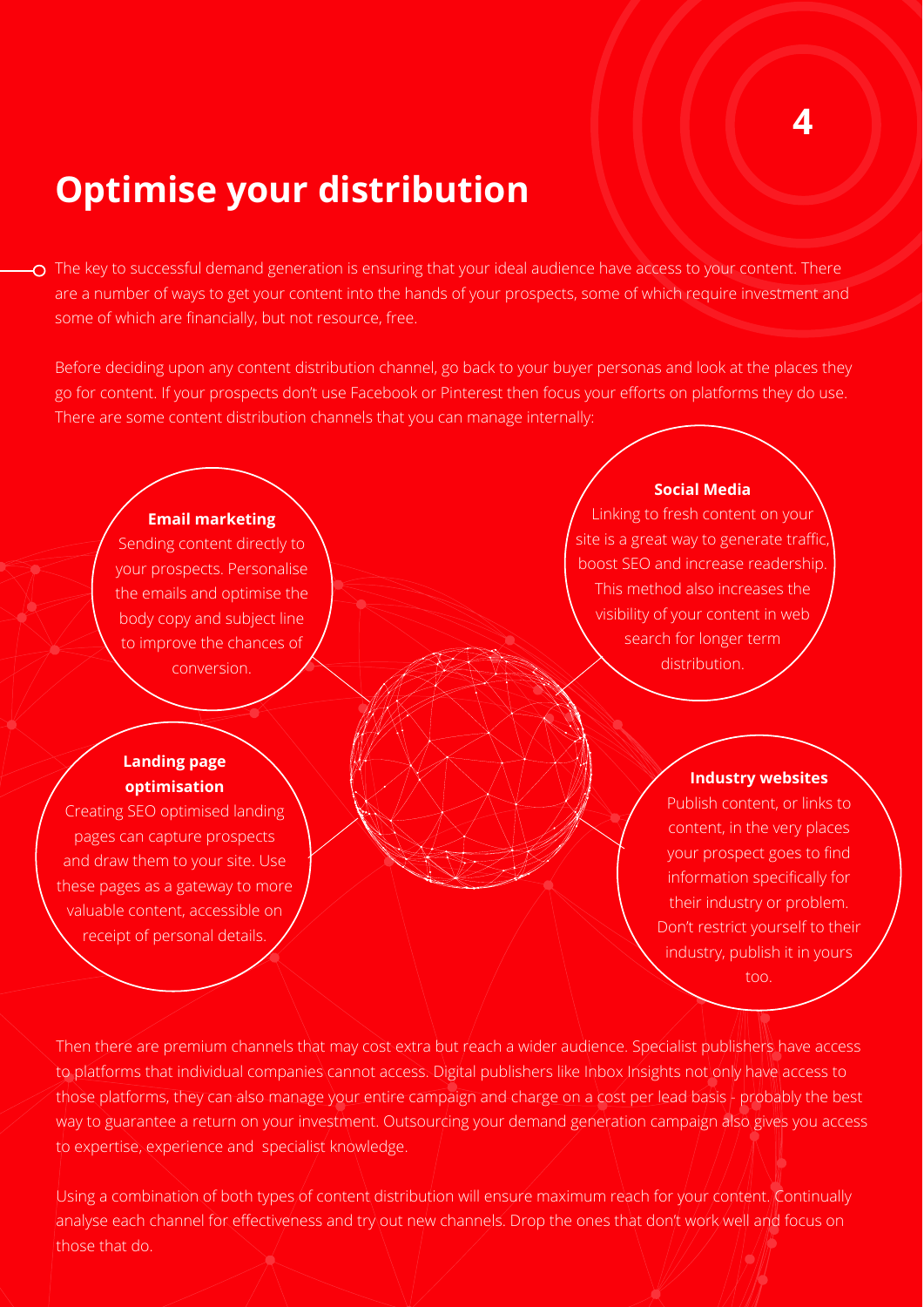# **Align your lead nurturing**

Nurturing your active leads is almost as important as acquiring them in the first place. A recent Forrester report revealed that companies that took the time to nurture leads generated 50% more qualified leads at 33% less cost.

Scoring leads is one very effective way to nurture leads and gain valuable campaign insights at the same time. Lead scoring can add value to your entire campaign by helping you focus on the leads that are engaging more or less with your content, and show you where to focus your efforts.

Marketing automation software can help you monitor content effectiveness by measuring soft metrics like clicks, repeat visits, movement from one item of content to another. Scoring leads based on engagement, or activity, can help you to plan what action to take next. This scoring can happen from the very first point of contact. It can also rank content users by fit - are they in the right industry, the right position, do they have the authority to purchase?

> Heavily engaged content users may be ready to move to the next level, in which case you can create specialised content that facilitates that move to qualified lead. Less engaged users, with a lower score, may be persuadable with a different type of content. The necessity of using this kind of lead scoring method is undeniable. Around 50% of supposed leads never convert4 Identifying those that meet the criteria for good leads early on means more effort and resources can be focused on catering for those that are very likely to buy, and expended less on those who probably never will buy.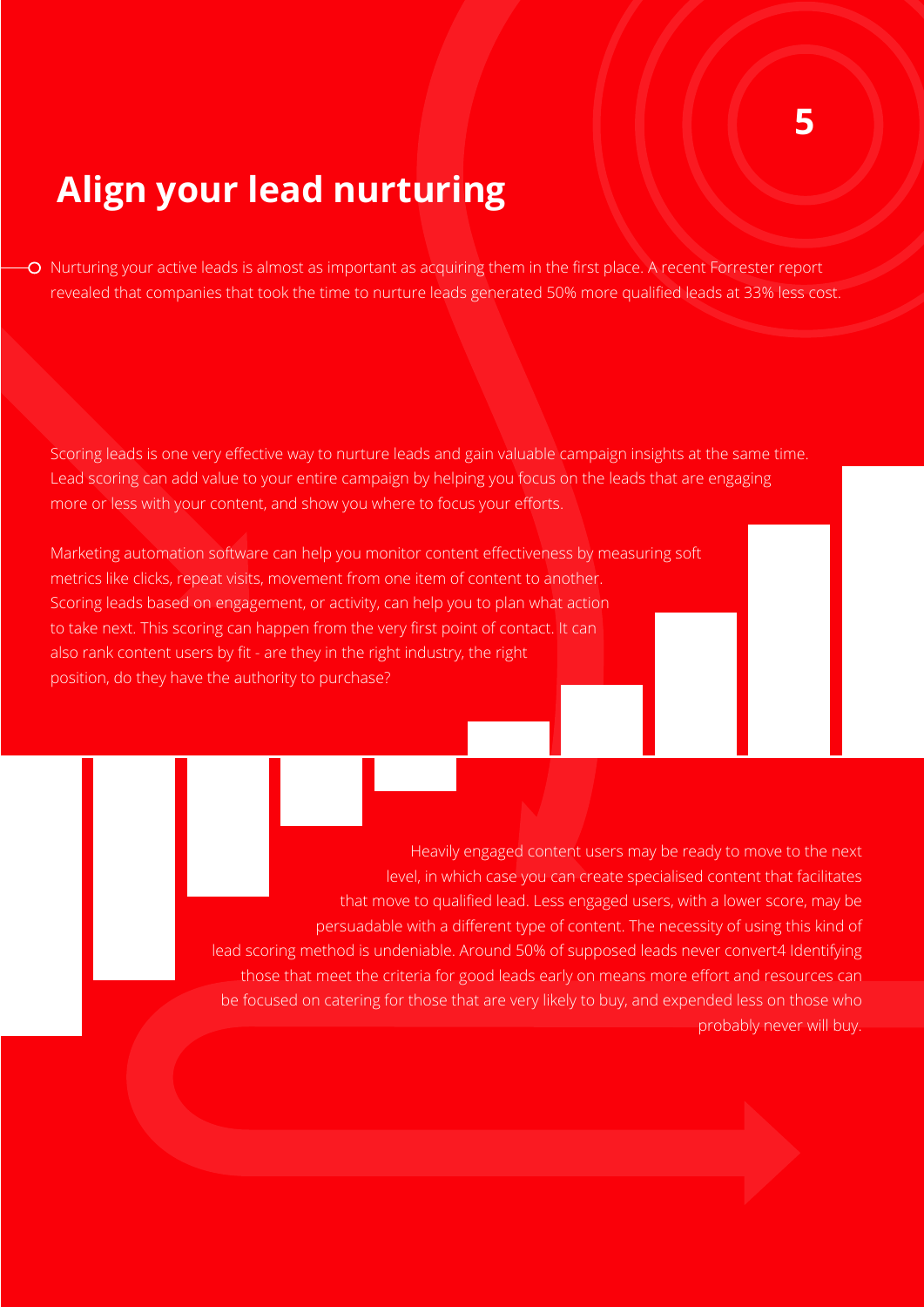# **Measuring success**

If your demand generation campaign isn't turning a healthy profit, you are either doing it wrong or measuring it wrong. The return on investment of any marketing campaign can be tricky to measure, but unlike call centre operations and direct mail, where sales can usually be traced back clearly to contact, there is rarely a straight line to be drawn between content consumption at the top of the sales funnel and a purchase at the bottom.

### **Pipeline value**



You know how many prospects you have at each level of your pipeline. You can calculate the value of each of those levels and work out what proportion of the top of the funnel works its way down to the middle and ultimately the bottom. If too few are making it from the top to the bottom, you can address the problems in the middle. If a large proportion of the mouth of the funnel end up in the middle but vanish before the bottom, you need to identify what the barrier is to the next level down. Optimise content based on your findings at every stage.



### **Detailed data collection**

Collating data at the top of the funnel is useful but without unlimited resources it is a big effort for little return. By the time prospects reach the middle, it is time to start asking for personal information. A database of mid-funnel prospects can be tied to actual sales at the bottom of the funnel relatively easily. If the proportions are too low, tweak the content until you get a better qualified lead rate.



### **At the top of the funnel, success can be measured with more traditional content soft metrics**

Clicks, reads, impressions etc. This can also show you how popular different content is, although popularity is not necessarily an indicator of conversion power.

Over time you will be receiving enough incoming data to gain valuable insights into your own B2B Demand Generation campaigns. Those insights should help you reshape your strategy, fine tune your objectives and get to know your buyer even better. Using this feedback to optimise your content and improve your ROI is the ultimate goal. Initial campaigns may seem like more effort than they're worth but the long-term benefits outweigh the shortterm resource investment.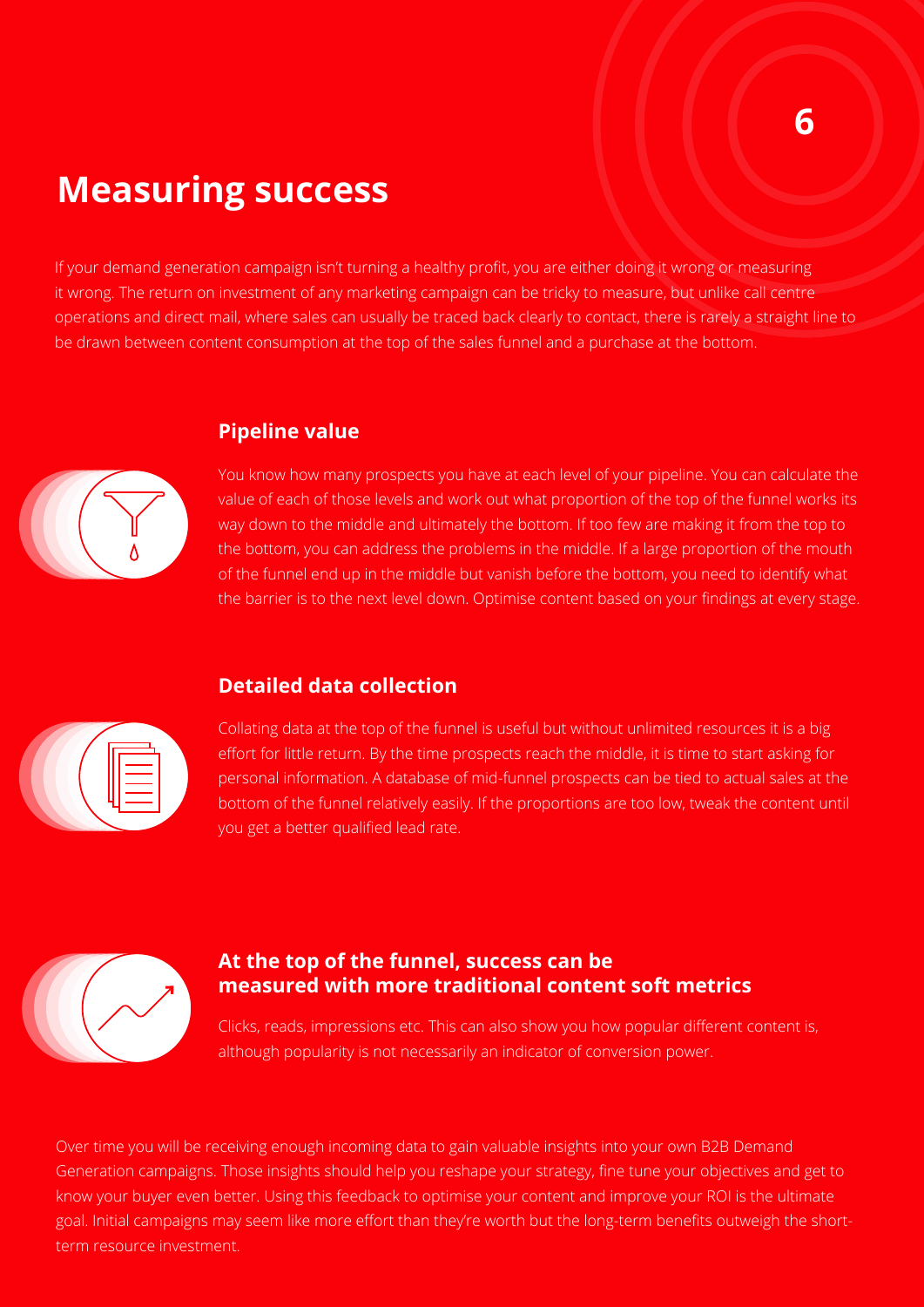# **Conclusion**

Demand generation is an effective and measurable way to make content marketing reap big results. It is an 'always-on' marketing process that demands commitment and investment if it is to attract and retain new clients, but it must be executed as part of a tightly controlled strategy with clearly defined objectives.

Capturing new prospects at the top of the funnel and moving them down to contact with your sales force is the ultimate goal of most demand generation campaigns but it can only work if there is a regular flow of fresh leads into the top of the funnel.

Measuring content effectiveness and prospect engagement at every stage of the sales funnel, and acting on the information, creates a positive feedback loop that ensures your return on investment grows over time.

Outsourcing some or all of the process to external marketing agencies and specialist digital publishers can take some of the resource pressures off the business and bring in fresh perspective and expertise.

# **References**

- 1. https://contentmarketinginstitute.com/wp-content/uploads/2014/10/2015\_B2B\_Research.PDF
- 2. https://blog.hubspot.com/marketing/personalized-calls-tpaction-convert-better-data
- 3. Forrester Research. https://forrester.com/home
- 4. https://infer.com/approaches-to-scoring-leads-fit-vs-activity